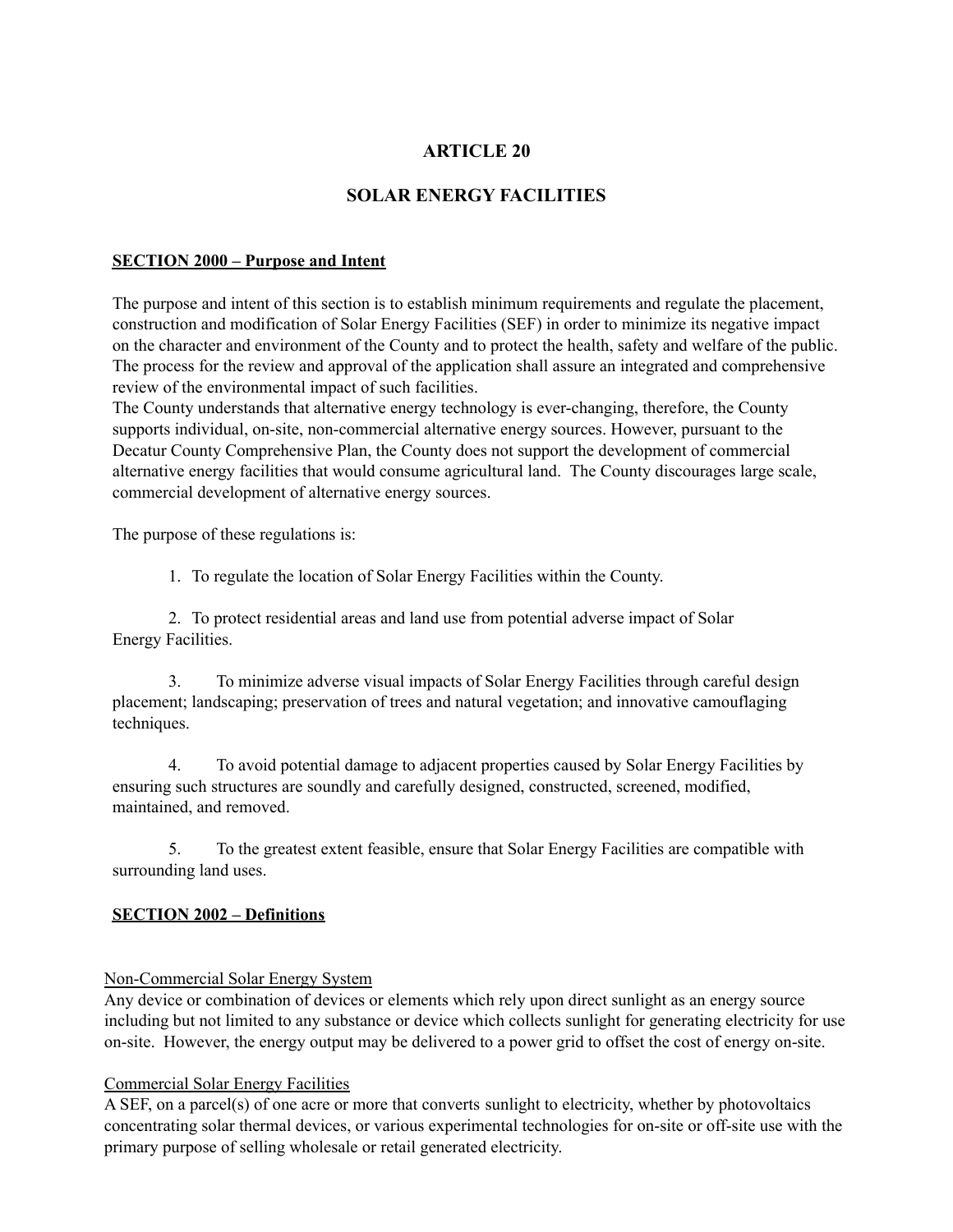# **SECTION 2004 – Special Exceptions**

Commercial Solar Energy Facilities are permitted as a special exception in the Agricultural A-1 & A-2 zoning districts; in the Business B-1, B-2 and B-3 zoning districts; and in the Industrial I-1, I -2 and I-3 zoning districts when approved by the Decatur County Board of Zoning Appeals:

- A. Replacement of a legal, existing SEF structures with a similar facility of equal or smaller size, subject to the applicable procedures and general requirements of the Ordinance.
- B. Placement of a SEF as permitted under the zoning districts A-1, A-2, B-1, B-2, B-3, I-1, I-2, and I-3.

# **SECTION 2006 – General Requirements**

The following requirements apply to all SEF that are erected or placed within Decatur County jurisdictional area after the effective date of this Ordinance. All SEF require an Improvement Location Permit.

- A. For each application, the property owners, SEF owners, and the service providers shall be considered co-applicants and shall jointly and severally be subject to the provisions of this ordinance.
- B. Each Improvement Location Permit application for placement of a Commercial SEF/ SEF Support Structure shall be accompanied by the following:
	- 1. An application, rezoning application, a special exception application and/or a Variance Application.
	- 2. A written statement with illustrations that describe the proposed SEF including the type of construction with minimum and maximum height.
	- 3. A site plan which is comprised of a scaled drawing setting forth property lines, distances, existing site improvements/buildings/structures, existing or proposed roadways and easements, proposed SEF location, and proposed landscaping.
	- 4. A Road Use Agreement approved by the Decatur County Highway Department.
	- 5. An Engineer Stamped Drainage Plan as per the Decatur County Stormwater Drainage Control Ordinance.
	- 6. A visual impact analysis that includes current photographs of man-made or natural features adjacent to the SEF and a photographic presentation that depicts current site conditions with a super-imposed image of the proposed facilities to demonstrate the anticipated views upon its completion.
	- 7. A copy of the Facility Maintenance and Removal Agreement signed by all applicants that binds the applicants and all successors in interest to properly maintain and or remove the facilities upon abandonment in compliance with the terms of this Ordinance.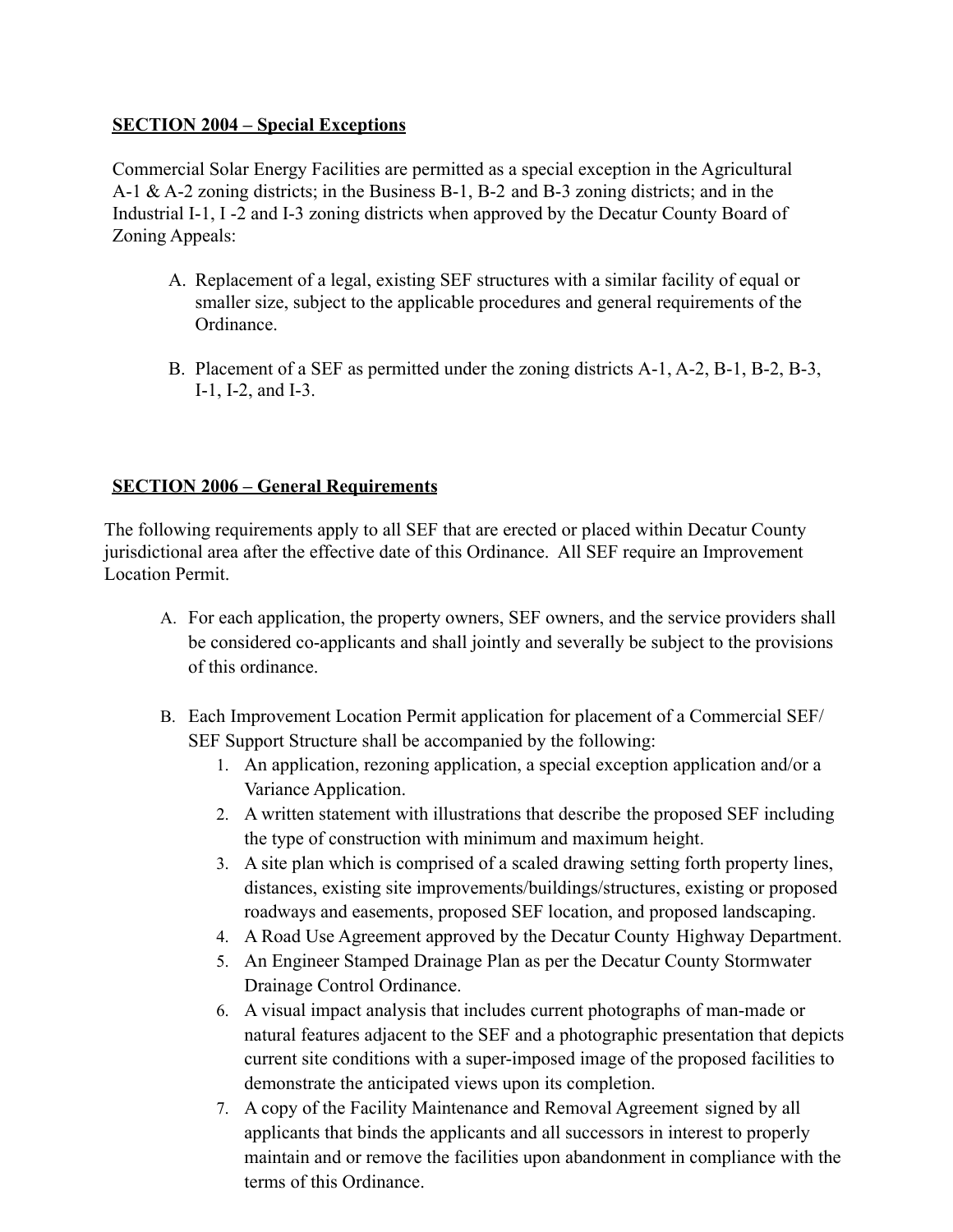- 8. Decatur County shall not authorize the placement of any SEF or Support Structure unless Decatur County obtains an indemnification from the applicant(s) that releases Decatur County from all liability arising out of the construction, operation, removal or repair of a SEF. Parties to the Solar Energy Facility agree to not sue or seek any monies or damages from Decatur County; to indemnify and hold harmless Decatur County, its elected/appointed officials, agents, servants, and employees from all claims, demands or causes of action along with the resulting losses, expenses, costs, attorney fees, liabilities, damages, Orders, Judgements and Decrees which arise out of or result from a SEF owner, operator, agent, employee, or servant for negligent acts, errors or omissions.
- 9. A policy of insurance maintained with a reputable company that insures the SEF or Support Structure with minimum and adequate insurance coverage for liability, bodily injury, and property damage for the entire period the SEF is in existence. Decatur County shall be named as an additional insured on the policy. A certificate of insurance shall be submitted verifying the insurance coverage at the time application is made. Failure to maintain insurance coverage shall be a violation of this Ordinance. Additional Certificates of Insurance shall be provided to Decatur County to show on going compliance with this ordinance requirement.
- C. Each Improvement Location Permit application for placement of a Non-Commercial SEF/SEF Support Structure shall be accompanied by the following:
	- 1. A site plan which is comprised of a scaled drawing setting forth property lines, distances, existing site improvements/building/structures, existing or proposed roadways or easements, proposed SEF location, and proposed landscaping.
	- 2. An engineer stamped letter stating that the existing roof system is structurally sufficient to support the addition of the SEF.

# **SECTION 2008 – Performance / Construction Standards / Commercial SEF**

A. A perimeter fence at least Eight (8) feet in height shall be installed to contain the SEF.

B. The SEF shall not cast a shadow on surrounding properties.

C. Security lighting is not required. If security lighting is installed, it shall be confined to accessory structures and shall be directed downward to minimize glare or intrusion onto adjoining properties. No SEF illumination shall be permitted.

D. An approved cover crop or approved ground cover is required. All landscaping that is installed shall be properly maintained or replaced to maintain a presentable appearance for the structure.

E. Off-premise or advertising signage is prohibited. Each SEF shall have identification signage at the locked entrance stating: 1. High Voltage Warning 2. Name and Contact Number for the site Operator 3. Name and Contact Number for the Electric Utility Provider 4. The 911 Address and GPS Coordinates 5. Knox Box with keys.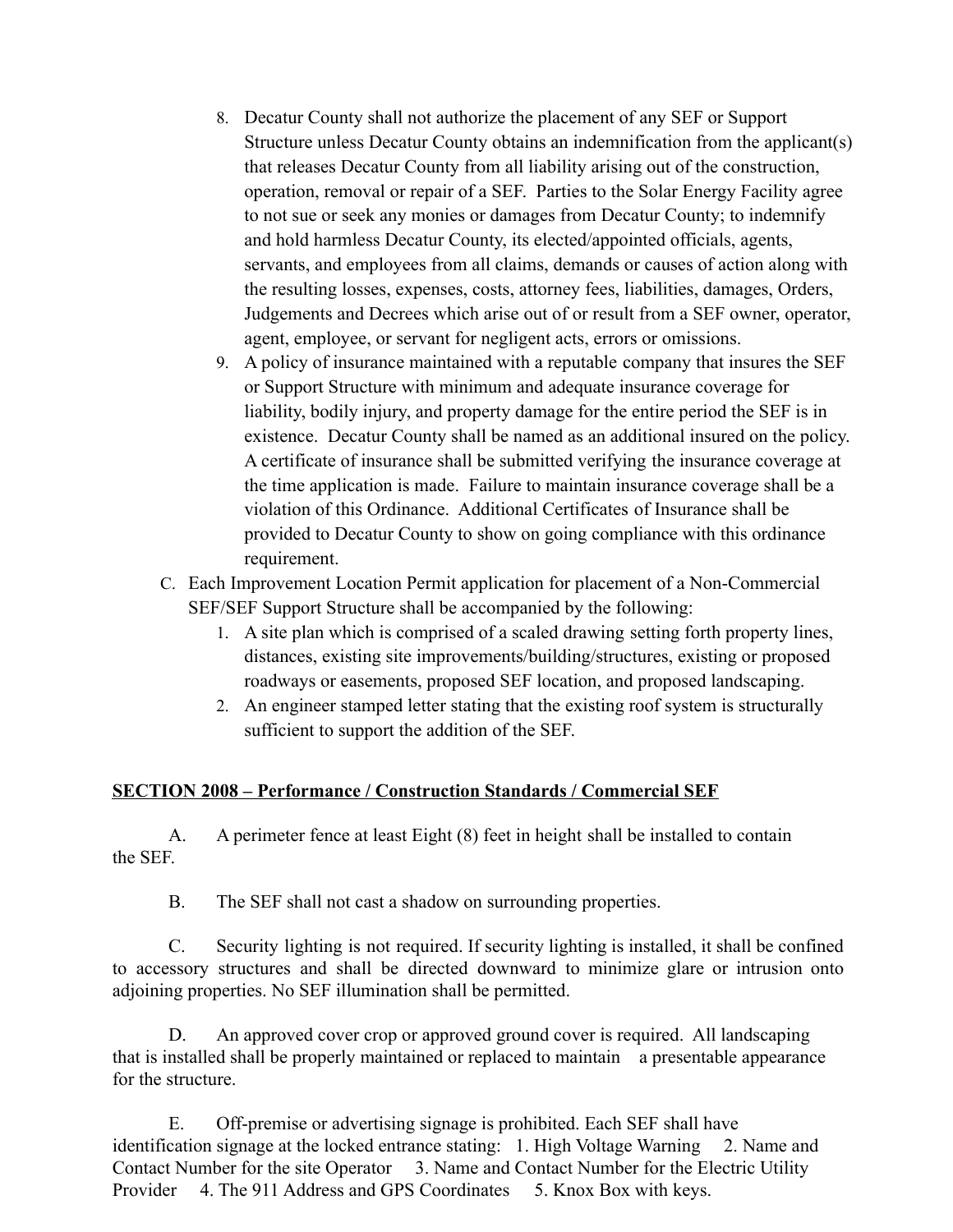F. The SEF shall be constructed to applicable industry standards, including those from the UL and FAA. The Decatur County Board of Zoning Appeals may authorize an alternate form of construction upon a showing of sufficient documentation.

G. All SEF, accessory buildings, poles, antenna, and other external facilities shall be painted a neutral color or galvanized grey. Paint color shall be designed to minimize visibility and blend with the surrounding environment. All facilities shall be repainted as necessary.

H. No SEF shall be installed in any location where its proximity with fixed broadcast, retransmission or reception antenna for radio, airport RF signals, television or wireless phone or other personal communications systems would produce electromagnetic interference with signal transmission or reception.

I. Setback requirements for SEF: Setbacks shall meet the minimum zoning setbacks for the zoning district in which located.

J. All SEF electrical equipment and connections must adhere to all local, state, and national codes and international standards.

K. The SEF shall not generate noise in excess of Fifty (50) decibel levels at ground level to the property lines or at the nearest residence. Such measurements shall be signed by a qualified engineer, stating that noise levels are being met, per ordinance requirements.

L. At such time that a SEF ceases operation for a period of Twelve (12) months, the company shall physically remove the SEF within Ninety (90) days from the Twelve (12) month period from when the operation ceased.

M. Removal of all machinery, equipment, shelters, security barriers, and waste materials to a minimum of Five (5) feet below grade, and provide any mitigation or remediation required by any local, state, or federal agencies to return the land to the use prior to installation of the SEF.

N. Applicant shall post a bond for One Hundred Fifty (150) percent of the fully-inclusive estimate of the cost associated with removal of the SEF prepared by a certified company for that type of work. Bonds and financial assurance shall be reevaluated every 5 years with contributions adjusting at the time to cover costs at the time of decommissioning.

### **SECTION 2050 – Improvement Location Permit Section**

Prior to the issuance of any Improvement Location Permit for a SEF project, the applicant, owner and/or operator shall pay the required permit fee as per Decatur County Building Fee Schedule. The applicant shall pay all additional fees associated with planning, reviewing, and consulting that may be are required. Any other structure(s)